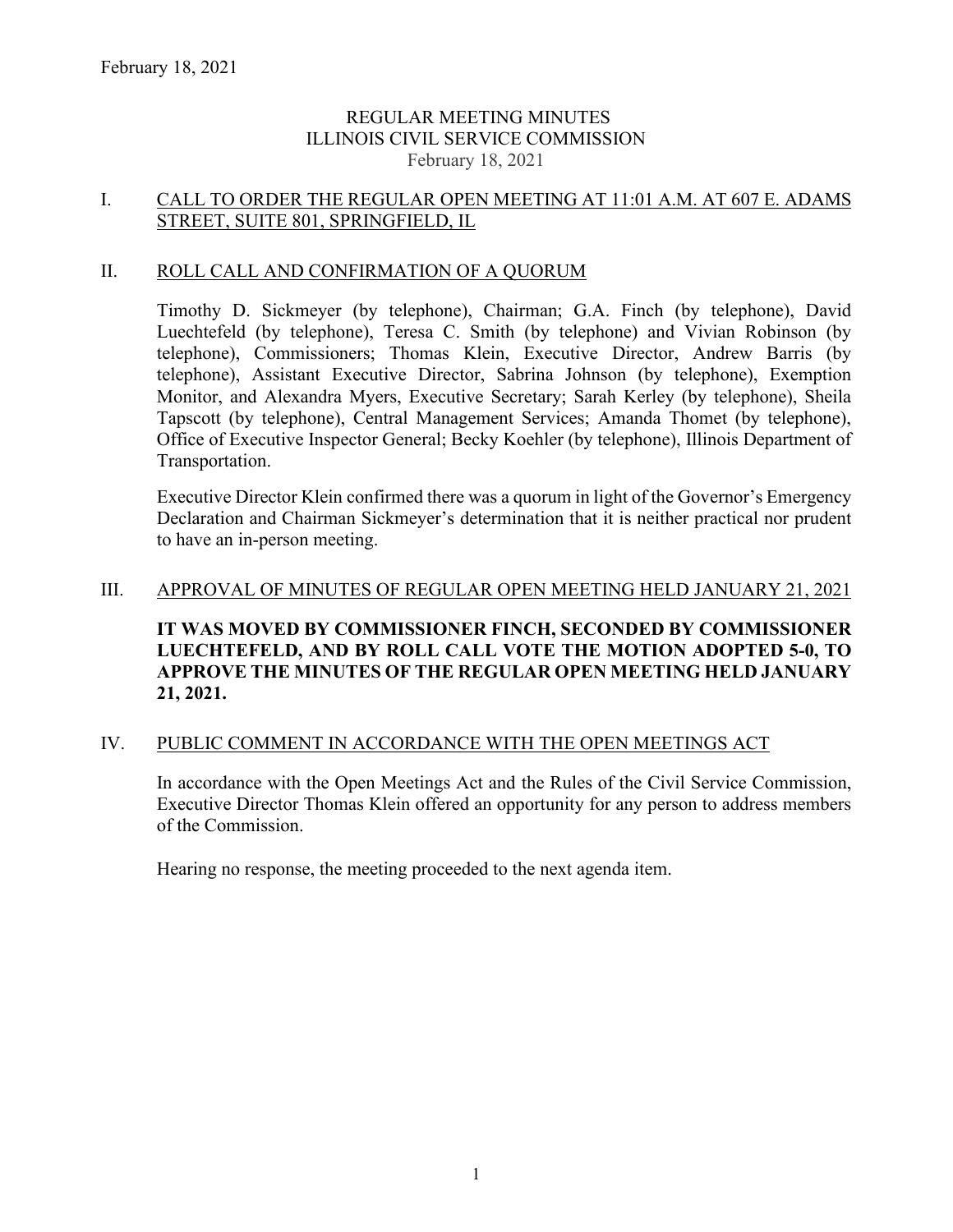# V. EXEMPTIONS UNDER SECTION 4d(3) OF THE PERSONNEL CODE

## **A. Governing Rule – Section 1.142 Jurisdiction B Exemptions**

- a) The Civil Service Commission shall exercise its judgment when determining whether a position qualifies for exemption from Jurisdiction B under Section 4d(3) of the Personnel Code. The Commission will consider any or all of the following factors inherent in the position and any other factors deemed relevant to the request for exemption:
	- 1) The amount and scope of principal policy making authority;
	- 2) The amount and scope of principal policy administering authority;
	- 3) The amount of independent authority to represent the agency, board or commission to individuals, legislators, organizations or other agencies relative to programmatic responsibilities;
	- 4) The capability to bind the agency, board or commission to a course of action;
	- 5) The nature of the program for which the position has principal policy responsibility;
	- 6) The placement of the position on the organizational chart of the agency, board or commission;
	- 7) The mission, size and geographical scope of the organizational entity or program within the agency, board or commission to which the position is allocated or detailed.
- b) The Commission may, upon its own action after 30 days' notice to the Director of Central Management Services or upon the recommendation of the Director of the Department of Central Management Services, rescind the exemption of any position that no longer meets the requirements for exemption set forth in subsection (a). However, rescission of an exemption shall be approved after the Commission has determined that an adequate level of managerial control exists in exempt status that will insure responsive and accountable administrative control of the programs of the agency, board or commission.
- c) For all positions currently exempt by action of the Commission, the Director of Central Management Services shall inform the Commission promptly in writing of all changes in essential functions, reporting structure, working title, work location, position title, position number or specialized knowledge, skills, abilities, licensure or certification.
- d) Prior to granting an exemption from Jurisdiction B under Section 4d(3) of the Personnel Code, the Commission will notify the incumbent of the position, if any, of its proposed action. The incumbent may appear at the Commission meeting at which action is to be taken and present objections to the exemption request.

(Source: Amended at 34 Ill. Reg. 3485, effective March 3, 2010)

\* \* \*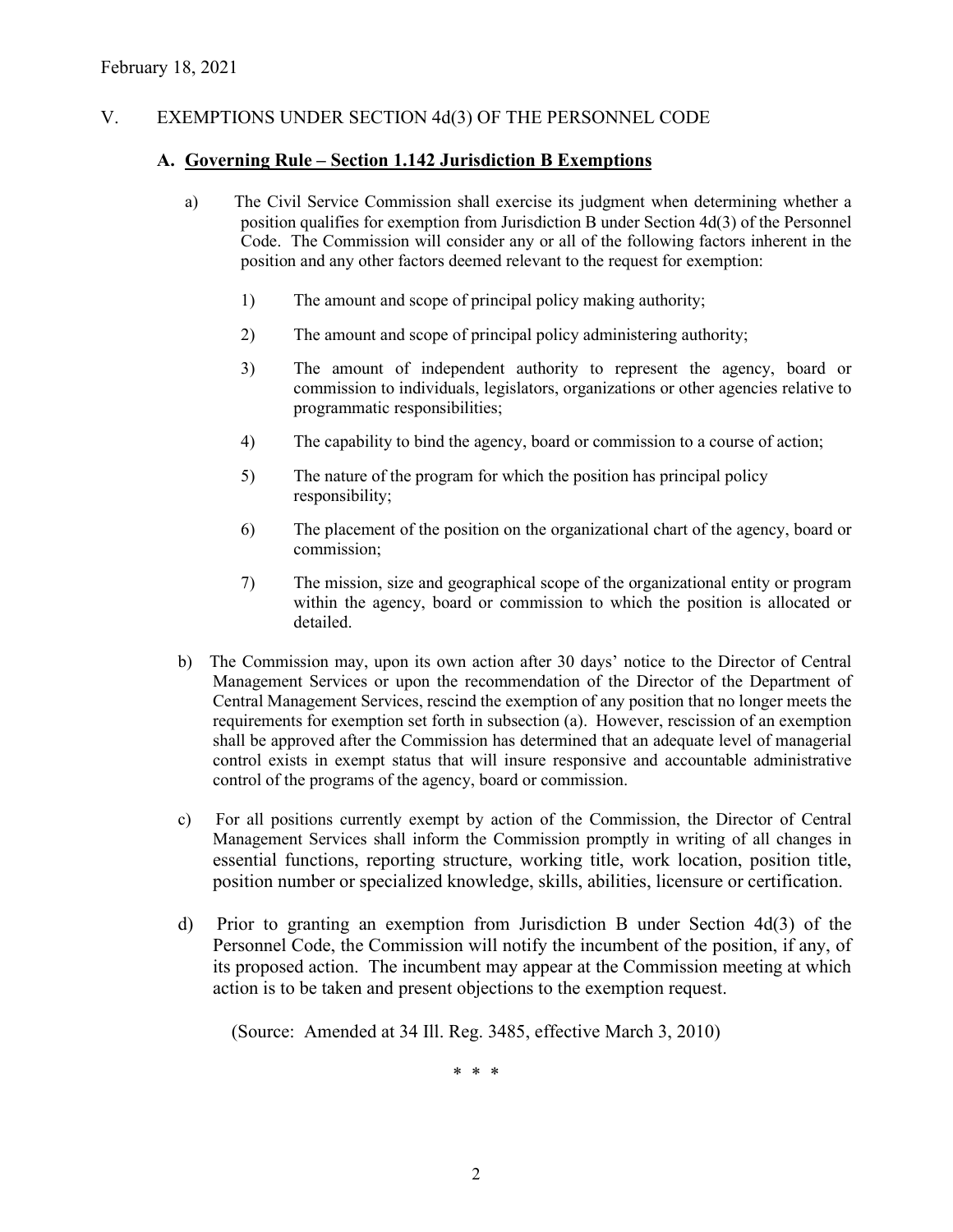# **B. Request for 4d(3) Exemption**

Exemption Monitor Sabrina Johnson indicated that Item B was a request for a Deputy Secretary of Administration, Diversity and Legal Affairs at the Department of Transportation (DOT), a position that reports to the Chief of Staff, who reports to the Secretary. This position formulates and develops policies and procedures, represents DOT with the General Assembly, reviews current and proposed federal and state legislation and regulations, serves as spokesperson with federal and state agencies and organizations regarding the sections of Administration, Diversity and Legal Affairs. Staff recommended this exemption request be granted.

Commissioner Luechtefeld inquired if this was a new position and who within DOT reformed these duties prior to this position being established. Ms. Becky Koehler, Bureau Chief of Personnel Management with DOT, indicated this is a new position and the Chief of Staff was handling these duties.

**IT WAS MOVED BY COMMISSIONER ROBINSON, SECONDED BY COMMISSIONER SMITH, AND BY ROLL CALL VOTE THE MOTION ADOPTED 5-0 TO GRANT THE 4d(3) EXEMPTION REQUEST FOR THE FOLLOWING POSITIONS:**

### **B: Deputy Secretary of Administration, Diversity & Legal Affairs (IDOT)**

| <b>Position Number</b> | 40070-23-00-000-00-06                                         |
|------------------------|---------------------------------------------------------------|
| Functional Title       | Deputy Secretary of Administration, Diversity & Legal Affairs |
| Incumbent              | Vacant                                                        |
| Supervisor             | Chief of Staff, who reports to the Secretary                  |
| Location               | <b>Sangamon County</b>                                        |

#### **B. Illinois Department of Transportation**

### VI. CLASS SPECIFICATIONS

### **A. Governing Rule – Section 1.45 Classification Plan**

The Commission will review the class specifications requiring Commission approval under the Classification Plan and will approve those that meet the requirements of the Personnel Code and Personnel Rules and conform to the following accepted principles of position classification:

- a) The specifications are descriptive of the work being done or that will be done;
- b) Identifiable differentials are set forth among classes that are sufficiently significant to permit the assignment of individual positions to the appropriate class;
- c) Reasonable career promotional opportunities are provided;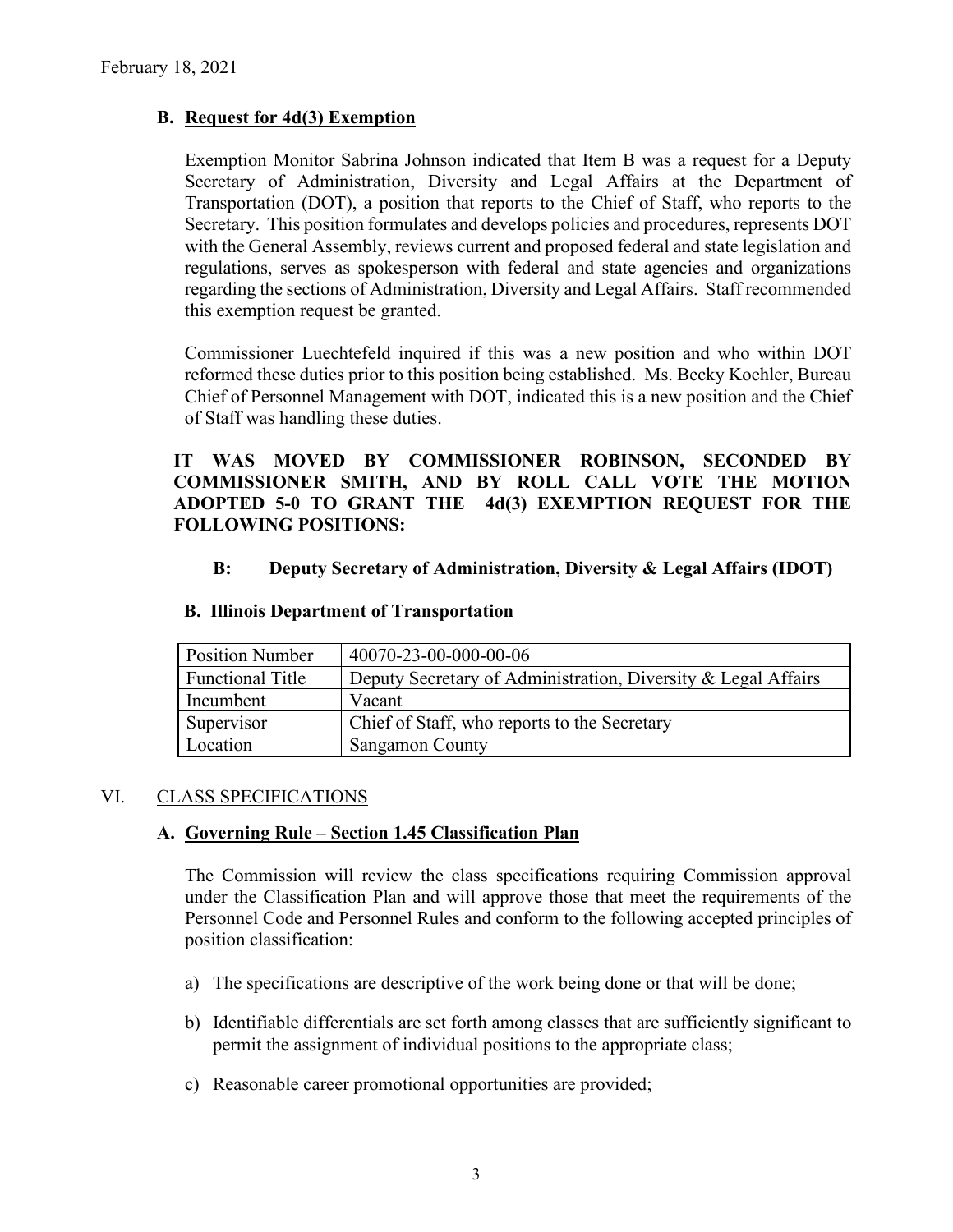- d) The specifications provide a reasonable and valid basis for selection screening by merit examinations;
- e) All requirements of the positions are consistent with classes similar in difficulty, complexity and nature of work; and
- f) The relation of the class specifications to any applicable collective bargaining agreement.

## **B. None submitted**

# **IT WAS MOVED BY COMMISSIONER LUECHTEFELD, SECONDED BY COMMISSIONER FINCH, AND BY ROLL CALL VOTE THE MOTION ADOPTED 5-0 TO DISAPPROVE ANY CLASS SPECIFICATIONS RECEIVED BY THE COMMISSION STAFF NOT CONTAINED IN THIS AGENDA TO ALLOW ADEQUATE STUDY.**

### VII. PERSONNEL RULES

### **A. Civil Service Commission Governing Rule – Section 1.310 Personnel Rules**

The Commission has power to disapprove new rules or amendments to existing rules submitted by the Director of Central Management Services. Such proposed new rules or amendments of existing rules submitted to the Commission shall be accompanied by a report of proceedings attending the prior public hearing required by law with respect to them.

If the Commission does not disapprove new rules or any amendment to existing rules within 30 days following the receipt from the Director of Central Management Services, the new rules or amendments have the force and effect of law after filing by the Director with the Secretary of State.

### **B. None submitted**

**IT WAS MOVED BY COMMISSIONER ROBINSON, SECONDED BY COMMISSIONER LUECHTEFELD, AND BY ROLL CALL VOTE THE MOTION ADOPTED 5-0 TO DISAPPROVE ANY AMENDMENTS TO PERSONNEL RULES RECEIVED BY THE COMMISSION STAFF BUT NOT CONTAINED IN THIS AGENDA TO ALLOW ADEQUATE STUDY.** 

#### VIII. MOTION TO CLOSE A PORTION OF THE MEETING

**IT WAS MOVED BY COMMISSIONER ROBINSON, SECONDED BY COMMISSIONER FINCH, AND BY ROLL CALL VOTE THE MOTION ADOPTED 5-0 TO CLOSE A PORTION OF THE MEETING PURSUANT TO SUBSECTIONS 2(c)(1), 2(c)(4), AND 2(c)(11) OF THE OPEN MEETINGS ACT.**

| <b>SICKMEYER</b>   | YES. | <b>FINCH</b>    | YES. |
|--------------------|------|-----------------|------|
| <b>LUECHTEFELD</b> | YES. | <b>ROBINSON</b> | YES. |
| <b>SMITH</b>       | YES. |                 |      |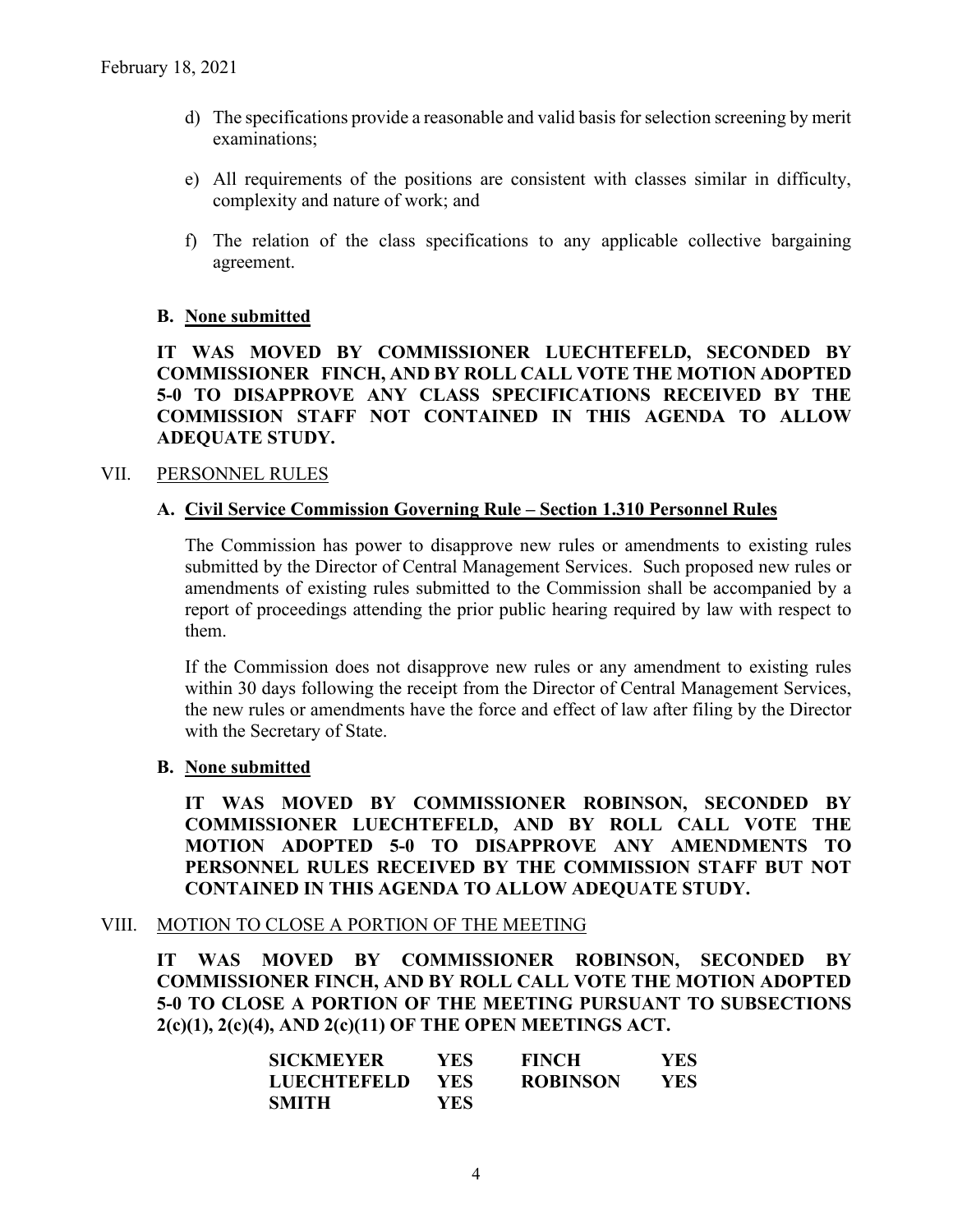# IX. RECONVENE THE OPEN MEETING

Upon due and proper notice, the regular open meeting of the Illinois Civil Service Commission was reconvened at 607 E. Adams Street, Suite 801, Springfield, IL at 11:58 a.m.

### ROLL CALL AND CONFIRMATION OF A QUORUM

Chairman Timothy D. Sickmeyer (by telephone); G.A. Finch (by telephone), David Luechtefeld (by telephone), Vivian Robinson (by telephone), and Teresa C. Smith (by telephone), Commissioners; Thomas Klein, Executive Director, Andrew Barris (by telephone), Assistant Executive Director, Sabrina Johnson (by telephone), Exemption Monitor, and Alexandra Myers, Executive Secretary.

## X. PUBLICLY ANNOUNCED DECISIONS RESULTING FROM APPEAL

## **DA-25-20**

| Employee    | Chelsey A. O'Bryan   | Appeal Date   | 01/27/2020                      |
|-------------|----------------------|---------------|---------------------------------|
| Agency      | Dept. of Corrections | Decision Date | 02/01/2021                      |
| Appeal Type | Discharge            | Proposal for  | 90-day suspension plus          |
| ALJ         | <b>Andrew Barris</b> | Decision      | suspension pending<br>discharge |

**IT WAS MOVED BY COMMISSIONER ROBINSON, SECONDED BY COMMISSIONER FINCH, AND BY ROLL CALL VOTE OF 4-1 THE MOTION ADOPTED TO AFFIRM AND ADOPT THE PROPOSAL FOR DECISION OF THE ADMINISTRATIVE LAW JUDGE FOR THE REASONS SET FORTH IN THE PROPOSAL FOR DECISION.** 

| SICKMEYER   | YES.       | <b>FINCH</b>    | <b>YES</b> |
|-------------|------------|-----------------|------------|
| LUECHTEFELD | <b>YES</b> | <b>ROBINSON</b> | <b>YES</b> |
| SMITH       | NΟ         |                 |            |

### **DA-31-20**

| Employee    | John J. Staples      | Appeal Date   | 03/20/2020        |
|-------------|----------------------|---------------|-------------------|
| Agency      | Dept. of Insurance   | Decision Date | 02/05/2021        |
| Appeal Type | Discharge            | Proposal for  |                   |
| ALJ         | <b>Andrew Barris</b> | Decision      | Discharge upheld. |

**IT WAS MOVED BY COMMISSIONER SMITH, SECONDED BY COMMISSIONER FINCH, AND BY ROLL CALL VOTE OF 4-0 THE MOTION ADOPTED TO AFFIRM AND ADOPT THE PROPOSAL FOR DECISION OF THE ADMINISTRATIVE LAW JUDGE FOR THE REASONS SET FORTH IN THE PROPOSAL FOR DECISION. COMMISSIONER LUECHTEFELD ABSTAINED.**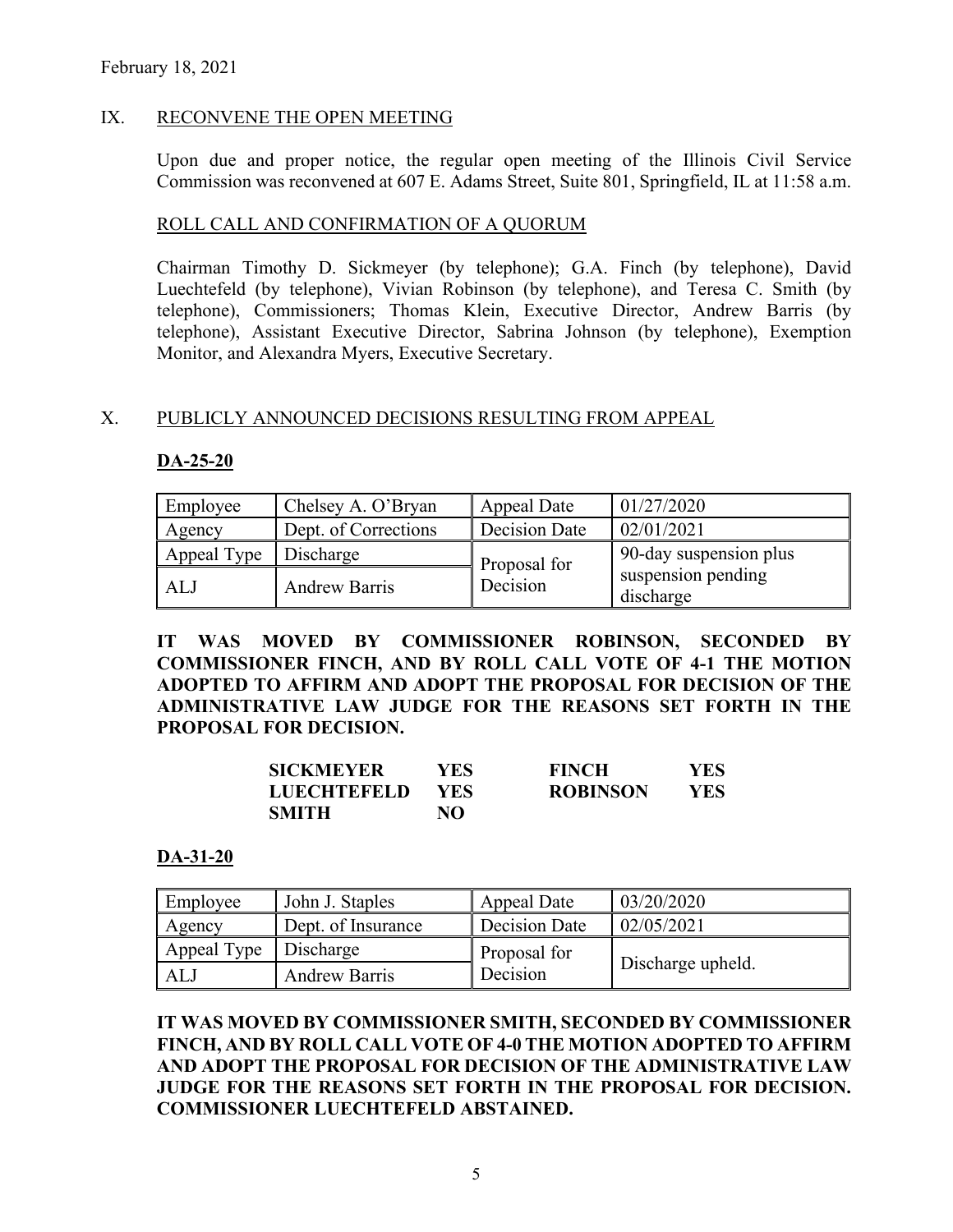| SICKMEYER   | YES | <b>FINCH</b>    | <b>YES</b> |
|-------------|-----|-----------------|------------|
| LUECHTEFELD | --  | <b>ROBINSON</b> | <b>YES</b> |
| SMITH       | YES |                 |            |

### **DA-33-20**

| Employee    | Khadijah L. Waiters  | Appeal Date          | 03/13/2020        |
|-------------|----------------------|----------------------|-------------------|
| Agency      | Human Services       | <b>Decision Date</b> | 02/05/2021        |
| Appeal Type | Discharge            | Proposal for         |                   |
| ALJ         | <b>Andrew Barris</b> | Decision             | Discharge upheld. |

**IT WAS MOVED BY COMMISSIONER LUECHTEFELD, SECONDED BY COMMISSIONER SMITH, AND BY ROLL CALL VOTE OF 5-0 THE MOTION ADOPTED TO AFFIRM AND ADOPT THE PROPOSAL FOR DECISION OF THE ADMINISTRATIVE LAW JUDGE FOR THE REASONS SET FORTH IN THE PROPOSAL FOR DECISION.** 

| <b>SICKMEYER</b>   | YES. | <b>FINCH</b>    | <b>YES</b> |
|--------------------|------|-----------------|------------|
| <b>LUECHTEFELD</b> | YES- | <b>ROBINSON</b> | YES        |
| <b>SMITH</b>       | YES. |                 |            |

### XI. APPEALS TERMINATED WITHOUT DECISION ON THE MERITS

#### **DA-3-21**

| Employee    | Diane Hankle                           | Appeal Date   | 07/30/2020 |
|-------------|----------------------------------------|---------------|------------|
| Agency      | Children and<br><b>Family Services</b> | Decision Date | 02/05/2021 |
| Appeal Type | Discharge                              | Proposal for  | Withdrawn  |
| ALJ         | <b>Andrew Barris</b>                   | Decision      |            |

### **DA-13-21**

| Employee    | Thomas Navarro | Appeal Date   | 01/14/2021 |
|-------------|----------------|---------------|------------|
| Agency      | Human Services | Decision Date | 01/27/2021 |
| Appeal Type | Discharge      | Proposal for  | Withdrawn  |
| AL.         | Thomas Klein   | Decision      |            |

**IT WAS MOVED BY COMMISSIONER FINCH, SECONDED BY COMMISSIONER LUECHTEFELD, AND BY ROLL CALL VOTE OF 5-0 THE MOTION ADOPTED TO AFFIRM AND ADOPT THE PROPOSALS FOR DECISION OF THE ADMINISTRATIVE LAW JUDGE FOR THE REASONS SET FORTH IN THE PROPOSALS FOR DECISION.**